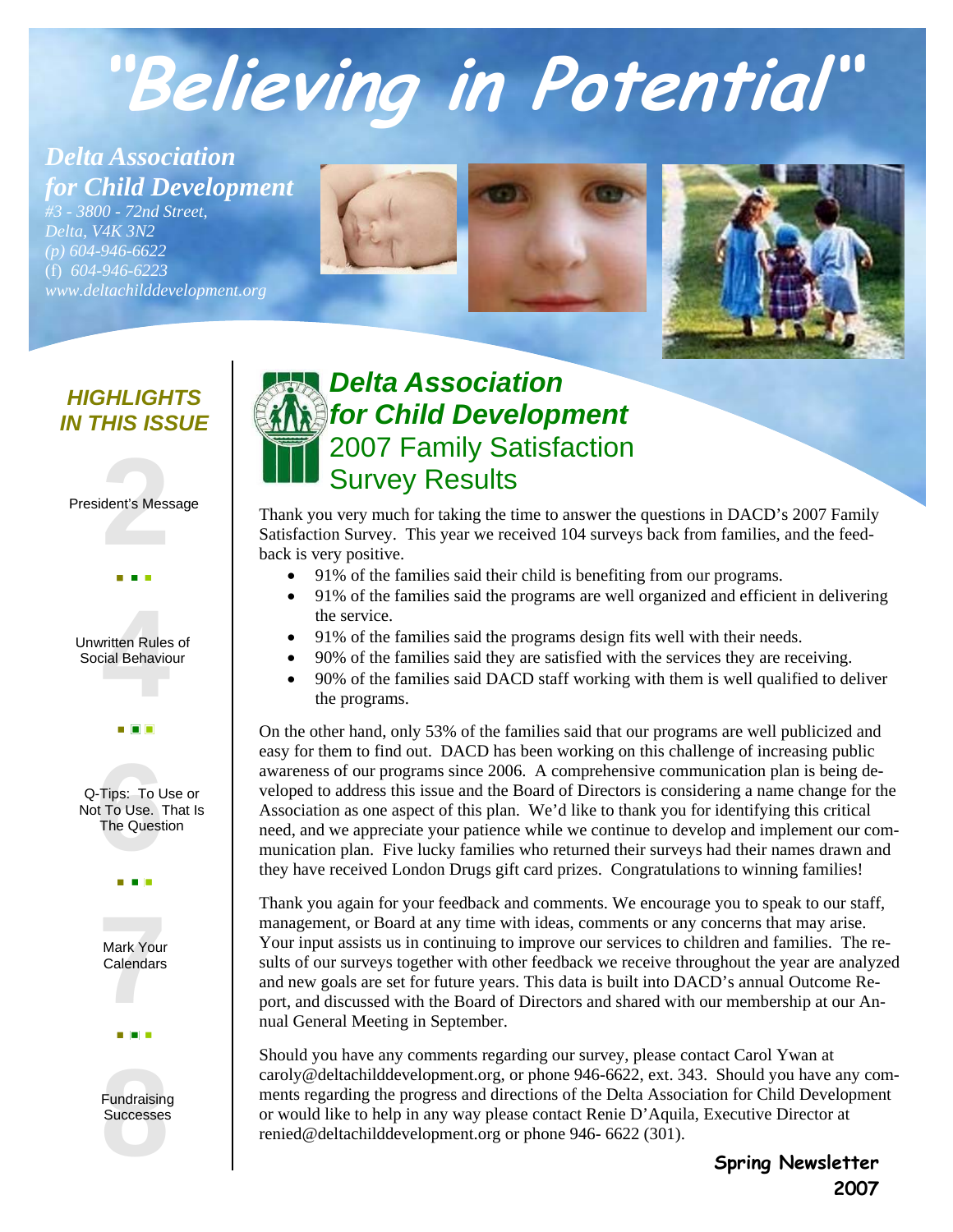# **Delta Association for Child Development Greetings from the Board of Directors…..**

One of the DACD Board of Director's responsibilities is to advocate for those we represent: the children who attend our programs and their families. We may take positions on new government directions and policies, and communicate with other agencies and different levels of government. The following was agreed upon by our board and shared with the Special Programs Department of the Delta School District.

#### *Model schools:*

*The BC Ministry of Education has recently been exploring the concept of "model schools". These specialized schools for children with learning challenges such as autism are controversial and the positions of many advocacy organizations and individuals have been in the news.* 

*Our board supports family choice in matters to do with the supports they feel are most appropriate for their children, and if model schools are the choice of parents, then we support that.* 

*Having said that, concerns were expressed by our board that model schools might 'pull the resources' out of the existing school system thereby forcing parents to place their children in model schools, rather than offering them as a choice. Accompanying this was the concern that a reduced resource base in the regular school system could affect capacity building and professional development of regular school staff negatively impacting or eliminating their ability to include students with special needs in regular classrooms.* 

*Another item of concern is that certain groups of students, such as students with Autism or with complex psychiatric/emotional difficulties , may not always do well socially when grouped together. Students will be away from their local neighbourhood schools and friendships might be difficult to development and/or maintain.* 

*Nevertheless, our board recognizes that many students with different types of special needs can benefit from early, specialized, intense supports tailored to their individual profiles.* 

*So, as a board, we are neither for nor against model schools: we support effective programs and parent choice.* 

We welcome feedback on this or any other issue.

Thank you, Marcia McCafferty, Board President, DACD

*Marcia is a mother of two teenage boys, both of whom currently attend DSS in Ladner. Her younger son has Autism, and he has taken part in a number of the programs at DACD, starting with the Infant Development Program and DCDC preschool. She is a bookkeeper for her family business.* 



*The only difference between stumbling blocks and steppingstones is the way in which we use them* 

*Unknown*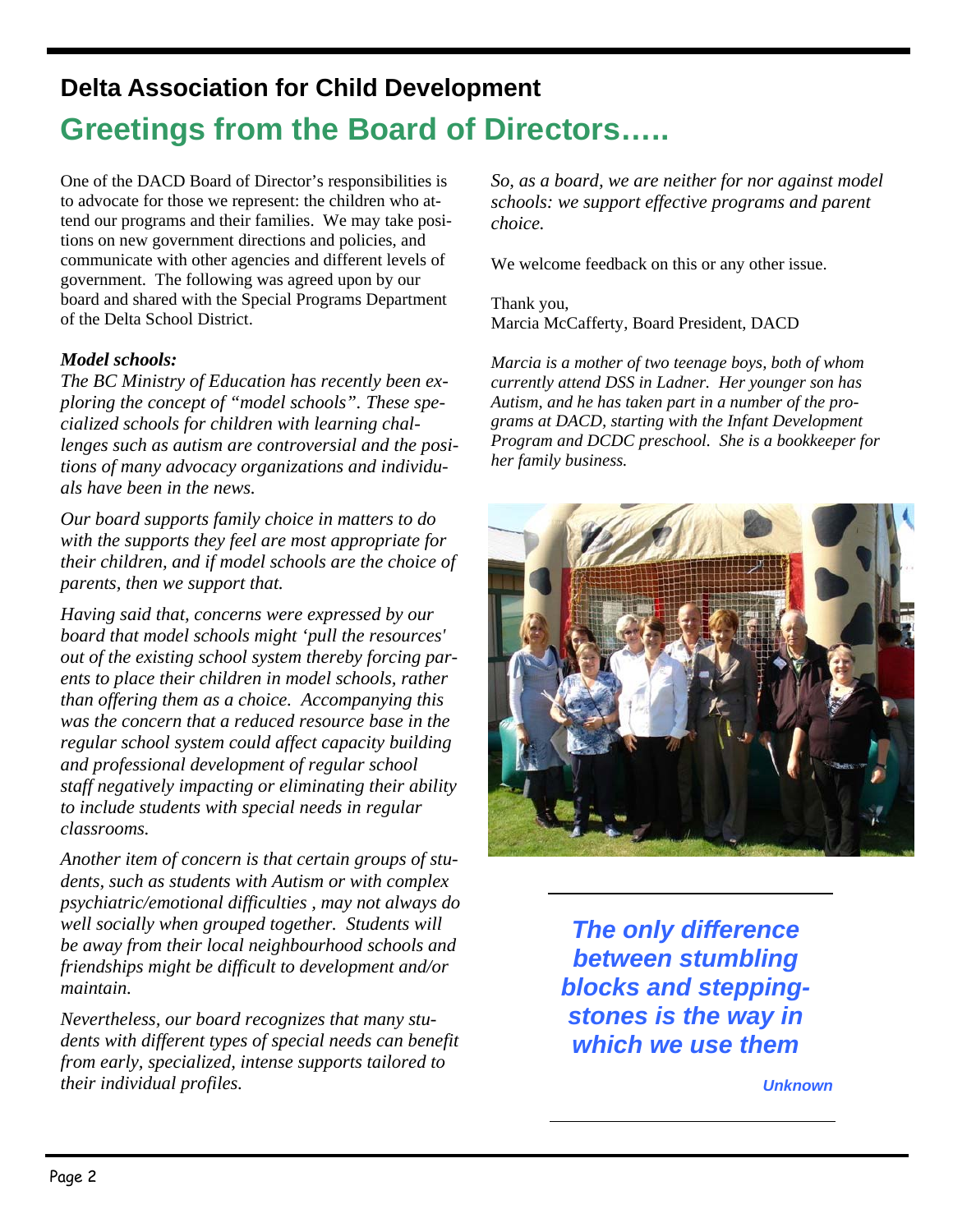## **2007 InfoFair was a Great Success**



The 2007 InfoFair held on Saturday, March 31 at Cougar Canyon Elementary School in North Delta was a great success. More than 120 people came by this special information fair to collect information about programs and services in their communities for their family members or for themselves.

Other than DACD, other participating organizations included Autism Community Training BC, Cerebral Palsy Association BC, Special Olympics BC, Learning Disabilities Association Surrey, Community Living BC, and many other agencies. Families that came by found this fair very helpful, offering easy access to available resources in one location.

A resource guide for youth with special needs and their families, developed by the Delta Transition Committee, was given out at the 2007 InfoFair. If you were unable to attend the InfoFair and are interested in the resource guide please send your request to DACD at info@deltachilddevelopment.org, or call 604-946-6622, ext. 300.

Delta Association for Child Development (DACD) wishes to announce the transfer of the Family Place Program and the Kindergarten Readiness Program to The Boys and Girls Club Community Services of Delta/Richmond Effective March 31<sup>st</sup>, 2007

DACD will continue to focus on services specific to children with special needs. As service liaisons we will continue to maintain a role in visiting the Family Place programs on a regular basis to offer our expertise in identifying and supporting children with developmental needs.

Ladner Family Resource Centre (a program of the Boys and Girls Club Community Services of Delta/Richmond) will assume operation and management of the Kindergarten Readiness programs and the Family Place drop-in programs.

Delta Association for Child Development has been proud and honoured to offer the Family Place and Kindergarten readiness programs and would like to thank our partners and community friends for their generous support in making these programs a vital and successful service to families in the Delta community:

- **Deltassist**
- Ladner United Church and Jarvis Elementary School for donation of space and facilities
- McDonald's Restaurant Ladner for donation of snacks
- Delta Public Health for monthly visits from Public Health nurses
- Delta Dental Health for dental screening and presentations
- Westcoast Childcare Resource and Referral outreach toy and book lending libraries
- Safeway food donations
- Rita Thiek, program volunteer

For more information please contact Boys & Girls Club Community Services of Delta/Richmond

#### **Federal budget announcement: Security of a Child With a Severe Disability**

An important consideration for parents and grandparents of a child with a severe disability is how best to ensure financial security when they are no longer able to provide support. The March 16th Budget announcement creates a Registered Disabilities Savings Plan with the following characteristics: The creation of a Disability Savings Plan, a Disability Savings Grant and a Disability Savings Bond.

The Disability Savings Bond should have the following characteristics:

- \$200,000 lifetime limit
- anyone can contribute to this savings plan
- no annual limits on contributions
- no limits or restrictions on what the savings can be used for or when they can be used

A group called PLAN had been working to have the Disability Savings plan adopted into the federal budget, and on March  $16<sup>th</sup>$  it was announced that the RDSP will come into effect in early 2008. Check PLAN's website for more information and how you can advocate to ensure the federal government meets your needs and for additional information on the Disability Savings Grant and a Disability Savings Bond.

- http://www.planinstitute.ca/ezine/ ezine\_dsp\_march1.html
- Other government websites to gain information about the Disability Savings Plan are:
- http://www.budget.gc.ca/2007/bp/ bpc3e.html#disability
- http://www.fin.gc.ca/fin-eng.html (Budget 2007)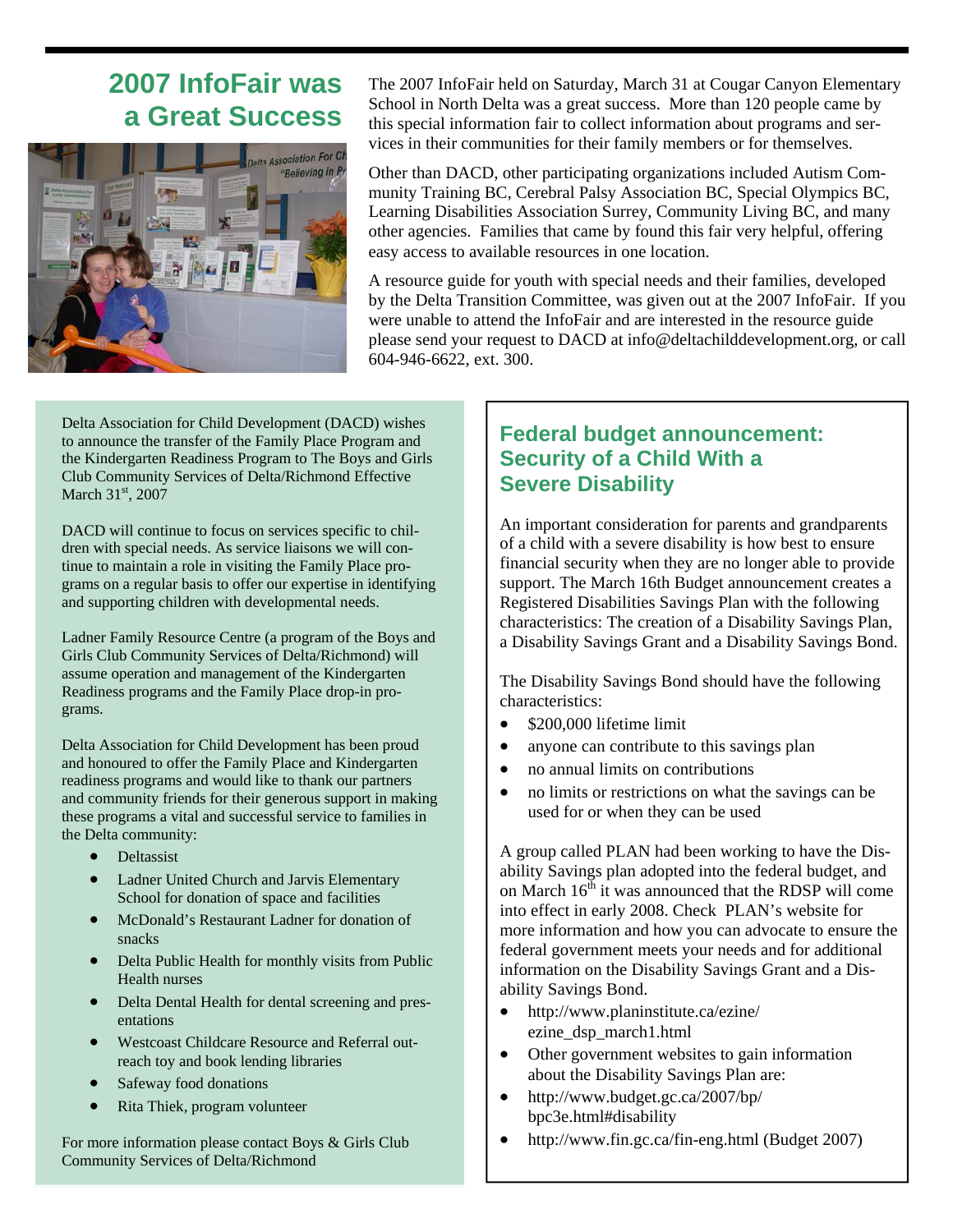#### *The Unwritten Rules of Social Behaviour …..by Camille Netherton*

I recently read the book "The Unwritten Rules of Social Behaviour" by Dr. Temple Grandin and Sean Barron. It is a wonderful book, not only for the information about social skills but for the detailed insight the reader gains into the minds of the authors. Both Temple and Sean are candid about how their Autism effected their views of social relationships.

Temple states the she sees her brain like a computer. She thinks in pictures and stores her memory and skills in categories much like a computer uses folders and sub-folders. Temple is logical and scientific in her approach to social skills. Emotions are less important to her, and her difficulties arose when she tried to understand the emotional side of social relationships.

Sean is emotional. He reacts emotionally, based on his own moral code and sense of fairness. His main difficulties arose when he tried to understand the nuances of the social scene, grey areas, rules that weren't hard and fast and when society's rules were inconsistent with his interpretation.

What struck me time and again as I read their honest, open descriptions

of how difficult it is to pinpoint the "unwritten rules" was how I know people exactly like this—people who don't have the diagnosis of Autism. It reinforced my belief that we are all more similar than dissimilar. Kathi Snow ("Disability is Natural") talks about how we are all a bowl of red apples and the person with disabilities is a green apple. He is more like the red apples than he is dissimilar. He has a stem, a peel, crunch and core. His dissimilarity is slight and in the big picture, he hardly differs at all.

Reading about social relationships made me think of us "neurotypicals" (NTs as people within the Autism spectrum often refer to us) and our social relationships with others in our community. By and large we expect everyone to fit into our way of life. As NTs we made social rules that exclude those who are not like us. If we want to change the rules, to be completely inclusive, we have to be diligent and never settle for anything less than everything.

We have come a long way with integration and "politically correct language", however, when I'm out in various public environments I still see a lot of "us" and "them" mentality. I often encounter ignorance, un-

easiness and just plain fear from the general population. I try to educate and ease my views into the conversation but in so many ways I think there are a lot of red apples out there that are far more "green" than the people I've known who have a diagnosed disability.

We have come a long way from the days of Temple and Sean's childhood where institutionalization was the norm—we have to keep our eyes on the successes and celebrate and repeat them often. We have to move away from "political correctness" and just do what's right, all the time. We need to educate, educate, and educate some more.

Lets be the generation who utilizes diagnosis as a springboard for support and action rather than for labelling. Remember person first language in our meetings and in our daily lives. Lets be the generation that shows the world how to value each individual for being an individual. Lets make things easier for others because it feels great when someone makes things easier for us. Lets show respect and expect it in return. Lets make our social relationships include all of our society.

*WANTED: For the Group Respite Program… Good quality board games for ages 6-16. Please ensure that all pieces are in place and/or are easily replaceable. Games like: Cranium, Clue, Life, Scrabble, Boggle, Mousetrap or something that was your child's favourite could give hours of fun to many.* 

> **Games can be dropped off at reception, Monday to Friday between 8:30 am and 4:00 pm.**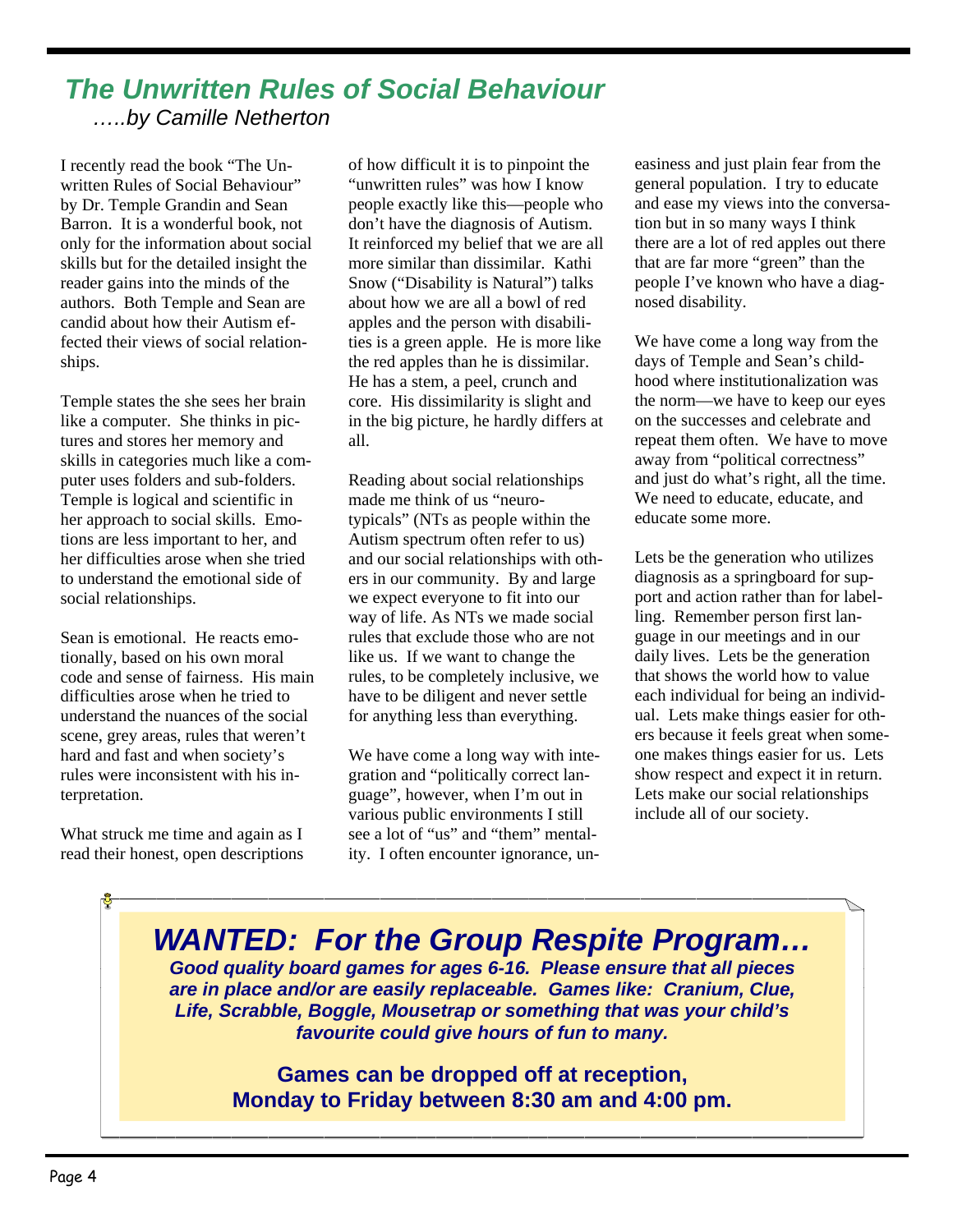# *How to Plan an Inclusive Birthday Party*

- 1. Think about your goal- I like to start everything with this idea. What is my goal? For a child's party my goal might be, for my child to have fun and celebrate the day of their birth with her friends. It might also be for my child to learn how to be a gracious host and to be inclusive of all her friends.
- 2. Don't invite too many children- this is good advice for any party. While some children love the hustle and bustle of a big party, the noise and movement of a large crowd can overwhelm some children. Stick to a small gathering with a few close friends.
- 3. Discuss for success before you plan the activities, food and schedule, discuss with all parents how you can best support their child. Are there allergies to be taken into consideration? Maybe a child in a wheelchair can't go bowling, maybe they can. Ask!
- 4. Be specific in your invitation- it's always best to give more information than just drop-off and pick-up times. Give a party agenda. That way kids who can't stay for the whole party know when to come for their favourite event. Example: "Arrive at noon. We'll eat by 12:15 and are having hot dogs, plain chips and lemonade. We are playing 1 game of cooperative musical chairs and one game of "find the clue". Then we'll have cake and ice cream and open presents. If you can't stay for the party, please pick up your child by 2 pm."
- 5. Keep it short and sweet  $-2-3$  hours is plenty of time for most children, but give the option of leaving early or arriving late. Maybe one child has difficulty with games, but really likes present time. Maybe another child might not be able to stay for cake but could come for lunch. Remember your goal. Was it for friends to celebrate? Then that can look different for each friend.
- 6. Visuals, visuals, visuals-This is not only going to help the party run smoothly for the children, but the adults as well. Visuals help with activity transitions and help build predictability into the whole event. Use a piece of poster board and lay out pictures of the events of the day. You can use Polaroid photographs, cut pictures out of magazines, or draw the **pictures yourself.** If you can, offer individual ones to each guest as well. This is a fun project to do ahead of time with the birthday child. It also helps him or her learn to think of others... how great is that?
- 7. Sensory systems- Remember we all have different sensory needs. Some might like it bright and sunny, or cool and cloudy. Music might play havoc with little ears, as might smells and things like balloons. Again, this is where your pre-planning and speaking with adults ahead of time will be invaluable. Maybe you can offer a quiet place for kids who need to take short breaks from the party, or offer a variety of games to include everyone's favourite. Think Flexible!
- 8. Have fun!- Remember your goal of celebration. Did you know that many children with disabilities might never be invited to a birthday party? Think about all the children in your child's class and think about encouraging inclusion. It really just takes a bit of planning and everyone can have a lot of fun! Teach your child to celebrate life!

*Parents: Looking for information specific to your family and child with special needs? Sign up with the DACD Parent Network Weekly Email Newsletter. The newsletter shares up to date information, government funding and policy changes, and links to related websites. To sign up or for more information contact Si Stainton, Parent Network Coordinator at sistainton@dccnet.com or call 604-946-6622 ext. 359.*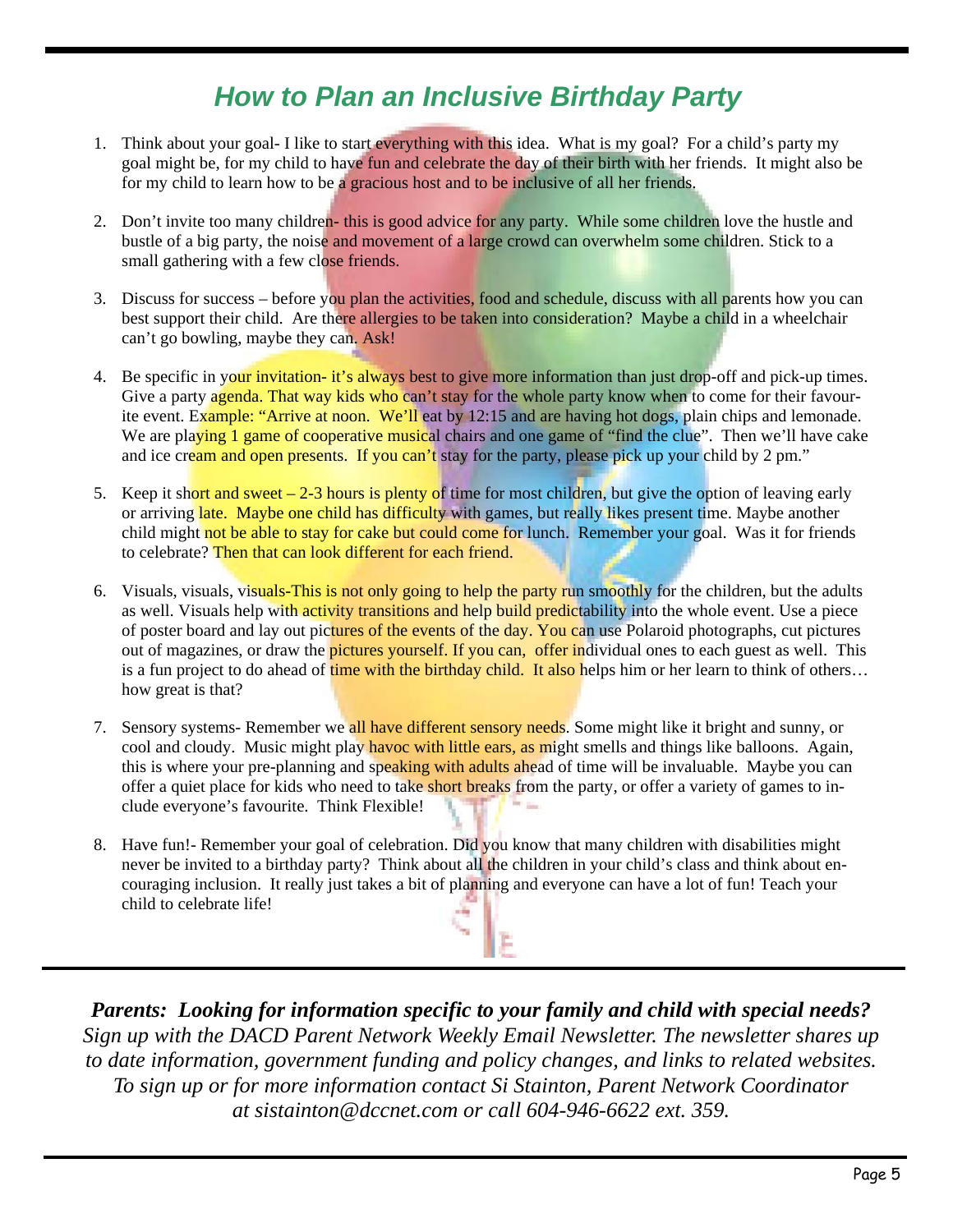#### *May is SPEECH and HEARING Month! Q-Tips: To Use or Not To Use. That is The Question…..by Kathryn Dawlings, SLP*



What should we do to keep our ears and our children's ears clean? The age-old advice of "Put nothing smaller than your elbow in your ears" seems too extreme to be true. But it is.

Earwax is good! The ears are self-cleaning if you allow natural processes to do their work. Special glands in the ear canal produce earwax whose job is to trap dust and dirt particles to keep them from reaching the eardrum. In a healthy ear, this wax and debris is naturally propelled outward along the keratin layer of the ear canal to the outer ear. Earwax and the keratin layer help protect the ear canal from trauma and infection by maintaining the surface pH. Earwax also serves as a temporary water repellent along the skin of the ear canal. The absence of earwax can result in dry and itchy ears.

Earwax is produced only in the outer 1/3 of the ear canal, not deep in the ear near the eardrum. Attempting to remove wax with a cotton swab can push the wax deeper and deeper into the canal and cause a blockage, scraping the keratin along the way making it even more difficult for the wax to come out on its own. Over time, impacted earwax dries out and collects debris and dead skin tissue which creates a hard mass that is very difficult to break up.

Wax blockage is one of the most common causes of hearing loss. A hearing loss of 30-40 decibels can be created making it difficult to hear the people speaking around you. Even a tiny piece of wax on the eardrum can cause the tensor tympani muscle to go into spasm, causing a "roaring" or "buzzing" sound in the ear. This degree of hearing loss can have huge impacts on young children's language development.

So, how can we keep our ears and our children's ears clean? Ideally, we shouldn't have to. However, if you want to clean your ears, use a damp cloth over a finger and gently wipe the external ear, but do not insert anything into the ear canal. If you are concerned that you or your child has impacted wax blocking the ear canal, talk to your physician.

#### *And save your Q-tips for art projects!*

This information was gathered in part from the following on-line article*: ''But What's Wrong With Q-Tips®?'' by Max S. Chartrand, Ph.D., Health & Human Services/Research in Communicative Disorders.*

*Mother Teresa*

*Check it out at: www.audiologyonline.com/articles/pf\_article\_detail.asp?article\_id=407* 

*We shall never know all the good that a simple smile can do*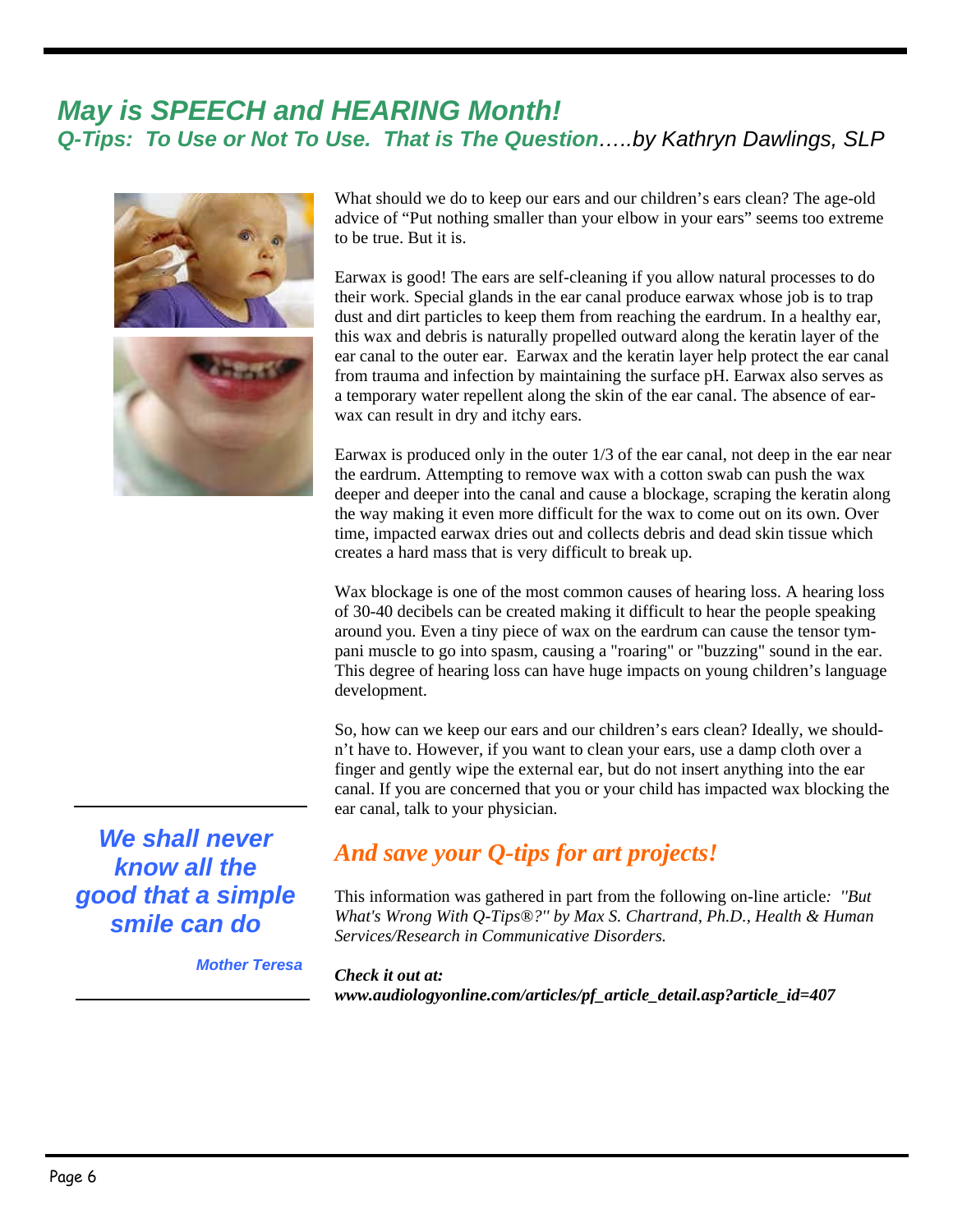# *Mark your calendars…*

| 1st Tuesday of<br>each month<br>$6:30 - 8:30$ pm | F.O.R.C.E. - Society for Kids Mental Health<br>Presented by: Pacific Community Resources (Newton)<br>Registration contact: Sheri@surrey_force_group_@yahoo.ca<br>or call 878-3400                                              | PCRS #114 - 134 76th<br>Avenue<br>Surrey, BC                                    |
|--------------------------------------------------|--------------------------------------------------------------------------------------------------------------------------------------------------------------------------------------------------------------------------------|---------------------------------------------------------------------------------|
| May 2 - 23<br>$3:30 - 5:00$ pm                   | <b>Pre-Teen Cool Cuisine</b><br>Presented by: Camp Alexandra<br>Registration contact: 535-0015 (space is limited)<br>Cost: \$25/4 weeks (includes food)                                                                        | Camp Alexandra<br><b>Crescent Beach</b>                                         |
| May 10 and 17th<br>$6:30 - 9:30$ pm              | <b>Positive Parenting</b><br>Presented by: Camille Netherton<br>Registration contact: Elysa 946-6622 ext 312 or<br>elysap@deltachilddevelopment.org                                                                            | <b>Surrey Conference Centre</b><br>Room $#1$<br>9260 140th Street<br>Surrey, BC |
| June 8, 2007                                     | <b>Relationship Development Intervention</b><br>Presented by: Steven Gutstein<br>Registration contact: Shaunna Villareal (villareal@rdiconnect.com)<br>713-838-1362 ext 122<br>Cost: by May 14, \$275.00 - by June 4, \$300.00 | SFU Segal Graduate School<br>of Business                                        |

*Summer Camps…it's almost that time of year again. Throughout the month of April more and more summer camps will begin to post their information. Most camps are in the beginning stages of assembling dates and times and costs so please check their websites for more information. Most camps begin registration in May so check them out so as not to be disappointed!* 

*Try Googling Summer Camps+Bc+special needs.* 

*Also check out these websites:* 

 *www.mysummercamps.com* 

 *http://dmoz/org/recreational/camps/special\_needs/ (a directory where you click different boxes and it searches for you) www.ourkidsmedia.com/camp.directory.cfm (click on specifics and this directory will find camps across Canada)* 

| Zajac Ranch                                    | <b>Who:</b> a camp for children with serious/chronic illnesses or disabilities age<br>$7 - 17$<br><b>When:</b> various times throughout the summer retreats offered at different<br>times throughout the year<br><b>Cost:</b> varies, please contact for information                                                                          | <b>Stave Lake</b><br>Mission, BC<br>email: infor@zajac.com<br>www.zajaranch.com<br>739-0444                                                             |
|------------------------------------------------|-----------------------------------------------------------------------------------------------------------------------------------------------------------------------------------------------------------------------------------------------------------------------------------------------------------------------------------------------|---------------------------------------------------------------------------------------------------------------------------------------------------------|
| Whitecrow<br>Village                           | <b>Who:</b> for children affected with FASD and all of the individuals who are<br>important in that child's life (one of the most inclusive camps, with a true-<br>wraparound philosophy)<br>When: throughout the year<br>Cost: varies                                                                                                        | Whitecrow Village will set<br>up camp in any area where<br>they are invited to come<br>email: whitecrow@telus.net<br>www.whitecrowvillage.org           |
| A Rolling Summer<br>Camp for FASD<br>Awareness | <b>Who:</b> anyone can come! We are engaging Canada in a cross country<br>horseback ride!<br><b>When:</b> times vary, check website for more information<br>Cost: we are asking people to join in bringing awareness of FASD to<br>the general population. You can set up events or do fundraising, check out<br>website for more information | Places vary, check website<br>for more information<br>www.faslink.org/ride01.htm<br>email: fasdride@gmail.com<br>$(519) 869 - 8026$<br>$(506)$ 732-9092 |